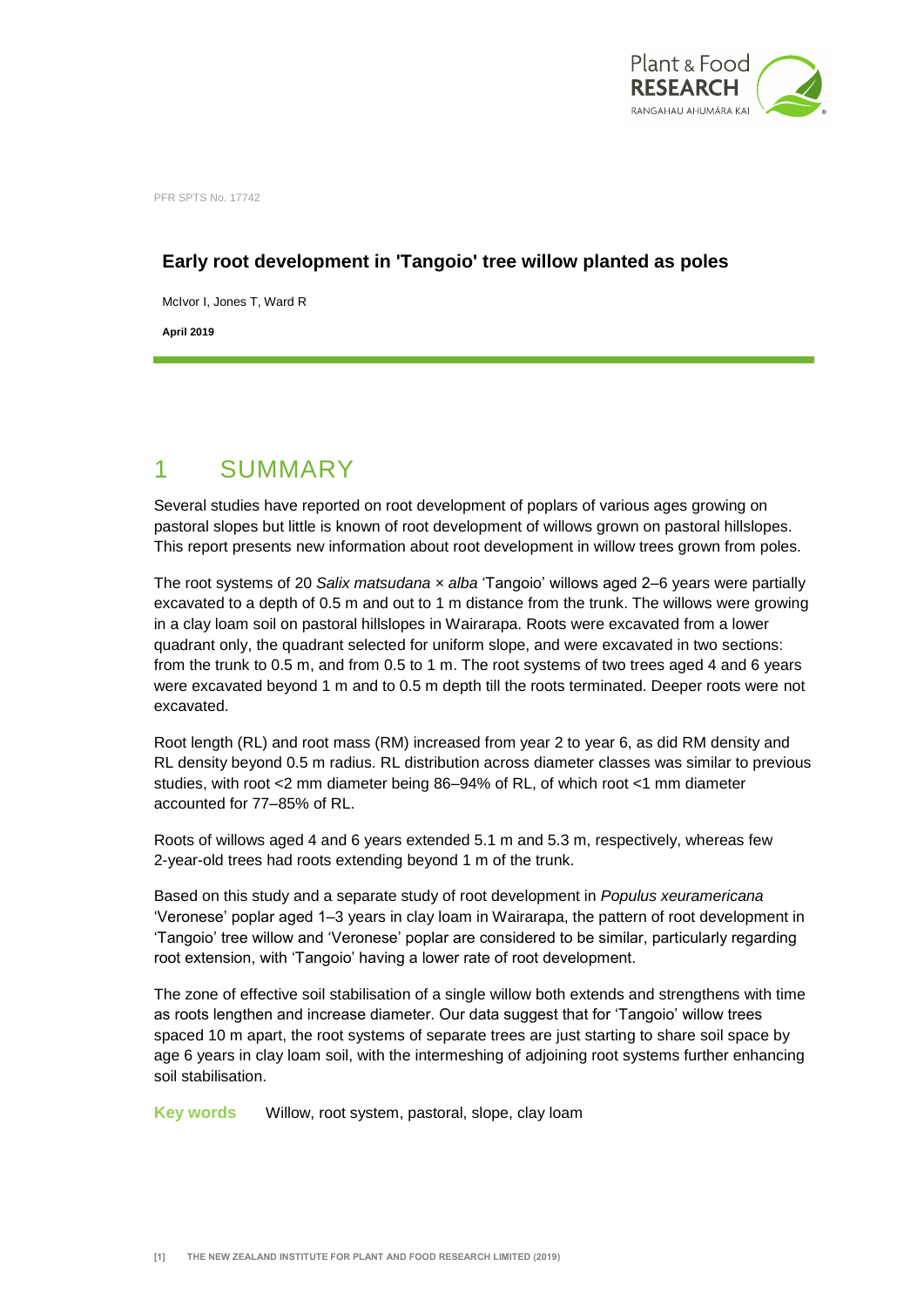# 2 INTRODUCTION

Until now, root studies of conservation trees in hill country have focused on poplars. Both poplars and willows are planted for soil conservation, with willows being ~40% of poles planted annually in pastoral hill country. While earlier willow plantings were concentrated in gullies, current planting of willows is also extending across hill slopes. In this study we report on root growth in *Salix matsudana × alba* 'Tangoio' trees aged 2, 4 and 6 years (Figure 1), planted on hill slopes on a single property in Wairarapa in 2013, 2015 and 2017. The soil type is clay loam, slope varied between 15° and 24°, and aspect varied between northeast and west.

## 3 METHODS

The root systems of 20 *Salix matsudana × alba* 'Tangoio' willows aged 2–6 years were partially excavated to a depth of 0.5 m and out to 1 m distance from the trunk. The partial excavation per tree allowed for more trees to be sampled for the same effort. Four trees aged 2 years, eight trees aged 4 and eight trees aged 6 years were excavated. Roots were excavated from a lower quadrant only, the quadrant selected for uniform slope, and were excavated in two sections: from the trunk to 0.5 m, and from 0.5 to 1 m. Roots found in each section were kept separate. Roots were sorted into various diameter classes (0–1 mm, 1–2 mm, 2–5 mm, 5–10 mm, 10–20 mm, 20–40 mm and >40 mm) in the field and root length (RL) was measured. A sample of excavated roots from four of the trees was retained and sorted into diameter classes in the laboratory, RL measured, the roots dried at 70°C for 5 days and root dry weights (RM) recorded. Conversion factors were calculated for each root diameter class and used to determine the RM of the roots that remained in the field.



**Figure 1. 'Tangoio' willow aged 6 years (left), 4 years (centre) and 2 years (right).**

Two trees (aged 4 and 6 years) were selected for excavation of the entire root system to 0.5 m depth and in a single quadrant as above, i.e. beyond 1 m from the tree trunk. Excavated roots were sorted into diameter classes. RL was measured in the field for each diameter class excluding 0–1 mm. Samples of roots in each diameter class were retrieved for measuring root dry mass and calculating ratios of RL to RM. All excavated roots of these two trees were retrieved and RL for roots 0–1 mm were measured. The RL ratio of roots 0–1 mm diameter to roots 1–2 mm diameter was calculated and subsequently used to estimate RL of 0–1 mm diameter roots for all 20 trees.

RL density and RM density were modelled for radial distance beyond 1 m by extrapolating the density decline from 0–0.5 m to 0.5–1 m for radial distances 1–1.5 m and beyond.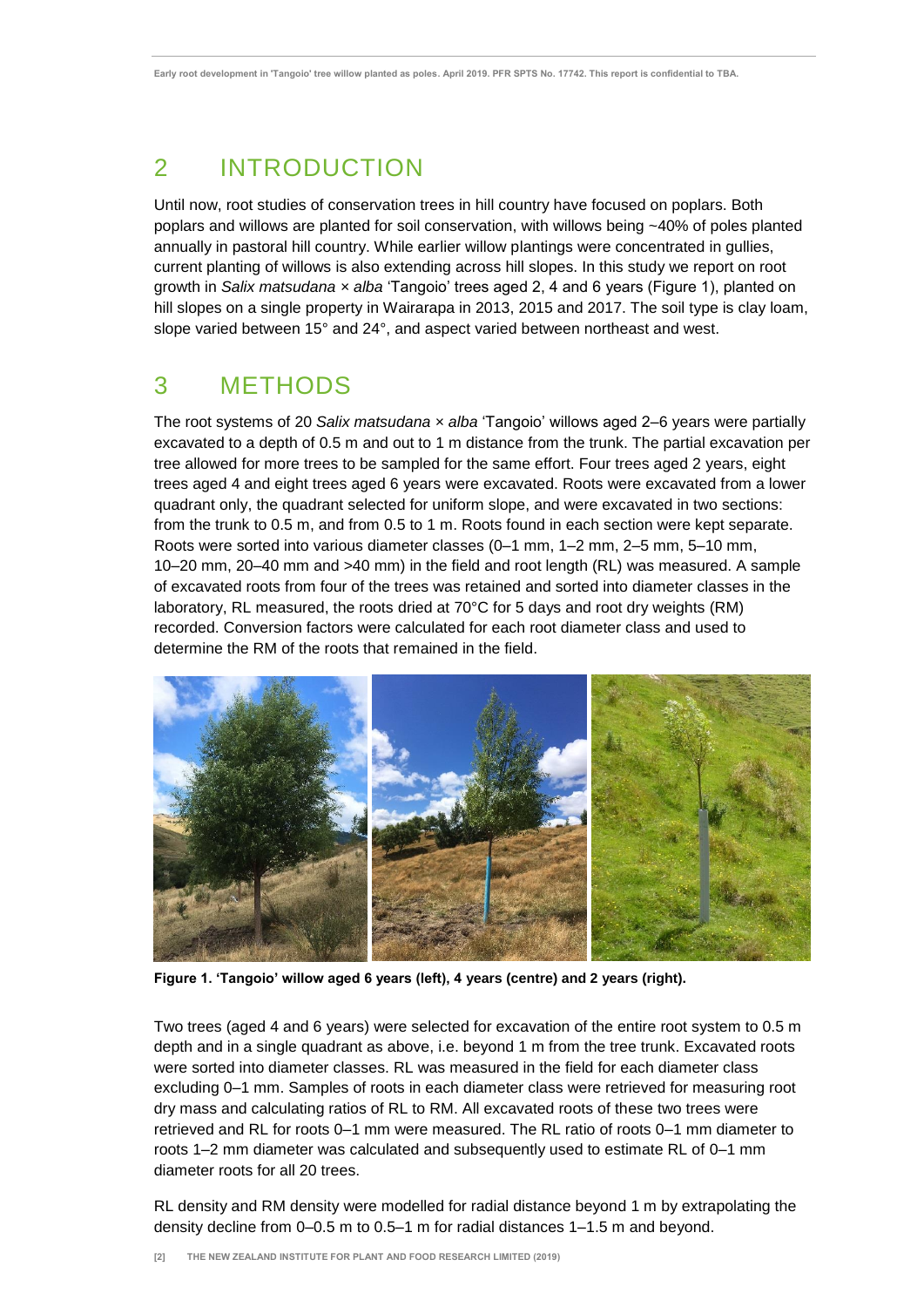The excavated roots were treated as representing one-quarter of the roots present to 1 m radial distance from the tree. Support for this assumption is from a 3-year study of early root development in poplars growing on slopes where the root parameters were similar upslope and downslope, although root amounts in each quadrant were not recorded. Data are presented for the quadrant only, not for the whole tree.

### 4 RESULTS AND DISCUSSION

RL and RM distribution across diameter classes (Figures 2 and 3) was similar to previous studies (Phillips et al., 2014), with fine root <1 mm diameter accounting for 77–85% of RL, and fine root <2 mm diameter being 86–94% of RL within the excavated radius of 1 m and depth of 0.5 m. Mean RL for roots >1 mm diameter was 6.1 m, 11.7 m and 10.9 m per quadrant for 2, 4 and 6 year trees respectively. Mean RM for all roots was 21.2 g, 117.6 g and 184.3 g per quadrant for 2, 4 and 6 year trees respectively.



**Figure 2. Mean root length to 0.5 m depth and 1 m distance from the tree, separated by diameter class for 'Tangoio' willows aged 2, 4 and 6 years. Error bars = standard error of the means.**



**Figure 3. Mean root mass to 0.5 m depth and 1 m distance from the tree, separated by diameter class for 'Tangoio' willows aged 2, 4 and 6 years. Error bars = standard error of the means.**

For the single trees aged 4 and 6 years for which all roots to 0.5 m depth were excavated, RL beyond 1 m was 70% and 82%, respectively, of total RL. The equivalent % RL for willow aged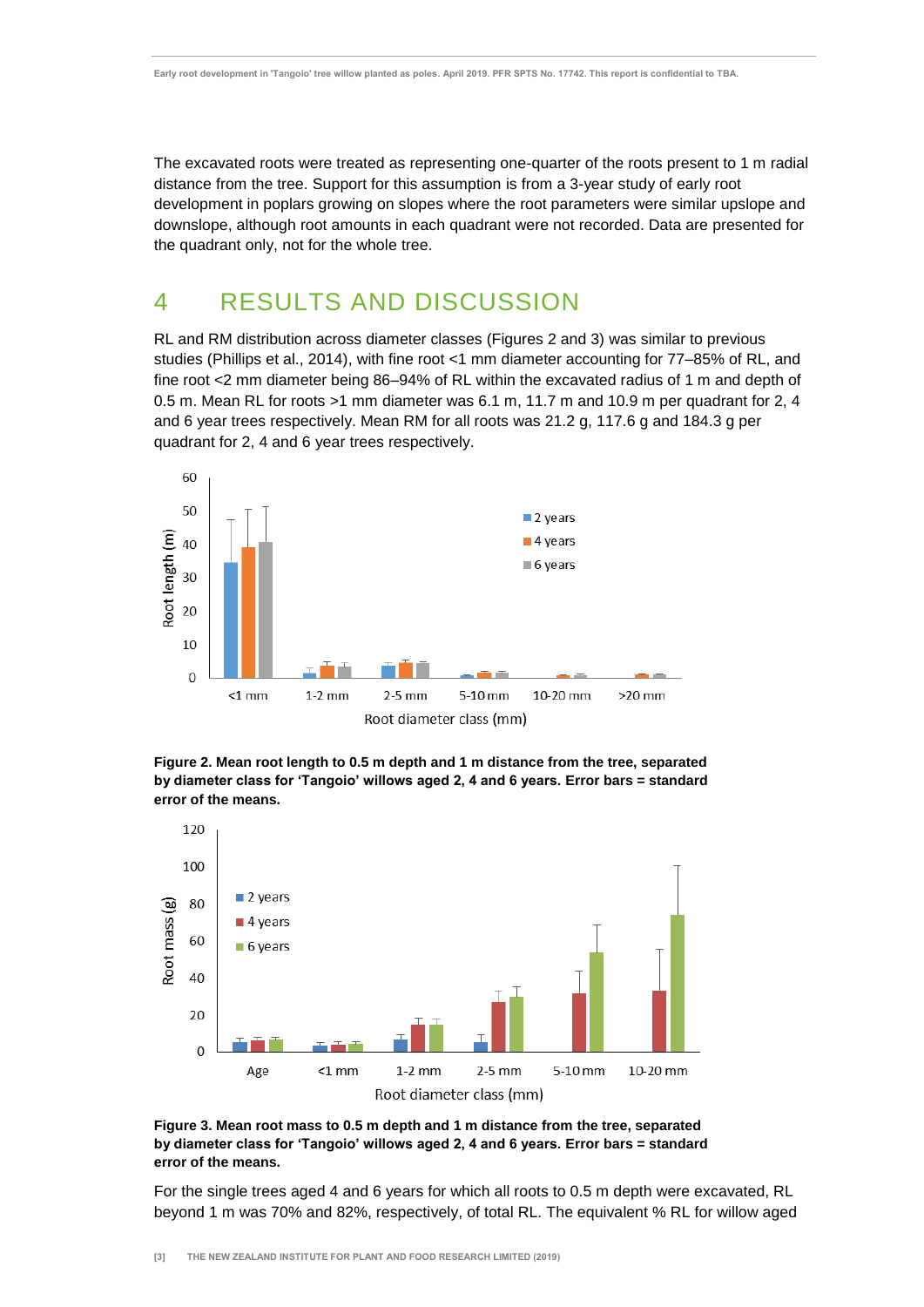2 years was estimated at <10%. The longest roots excavated extended 5.2 m and 5.3 m, respectively, for trees aged 4 and 6 years.



**Figure 4. Cumulative root length (upper) and root mass (lower) changes with age for 'Tangoio' willow aged 2, 4 and 6 years. Data are from single trees at each age.**

RL and RM increase rapidly once the pole gets established (Figure 4). The increase in aboveground growth with age (Figure 1) appeared to correlate well with root development, and vice versa. No above-ground data were collected.

RL density increases further from the trunk as the trees age, i.e. more root is present further away from the trunk. The zone of effective soil stabilisation is extending further from the tree. Likewise, at the same time roots are thickening, not only are they extending, they are also strengthening to better resist soil movement.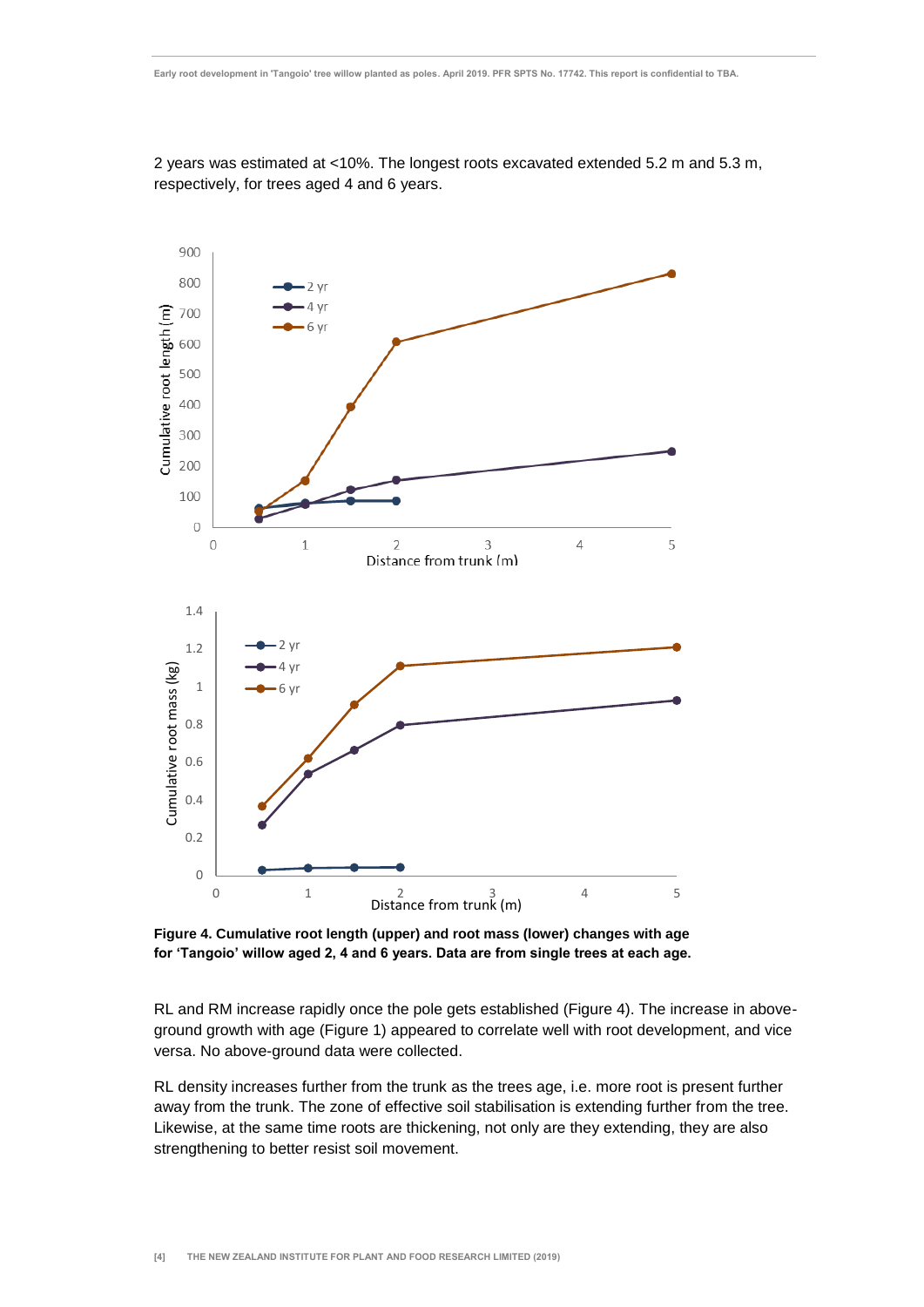Our data suggest that for 'Tangoio' willow trees spaced 10 m apart, the root systems of separate trees are likely to be intersecting by age 6 years in clay loam soil. The intermeshing of adjoining tree-root systems is significant in resisting slope erosion (Ahn et al., 2007; Douglas et al. 2010; McIvor et al. 2011; Schwarz et al. 2010; Stokes et al. 2009).



**Figure 5. Changes in root length density (left) and root mass density (right) at different distances from the trunk for 'Tangoio' willows aged 2, 4 and 6 years. Error bars = standard error of the means.**

Root extension increased with age, as did RL density ( $mm^{-3}$ ) and RM density ( $kgm^{-3}$ ) (Figures 5 and 6). This result shows that the spaces between roots are increasingly being populated with new roots (Figure 7), increasing contact of the root-soil interface, and strengthening resistance to soil movement.



**Figure 6. Mean root length density to 0.5 m depth and at varying distance from the tree, for 'Tangoio' willows aged 2, 4 and 6 years. Error bars = standard error of the means. Values beyond 1 m are modelled.**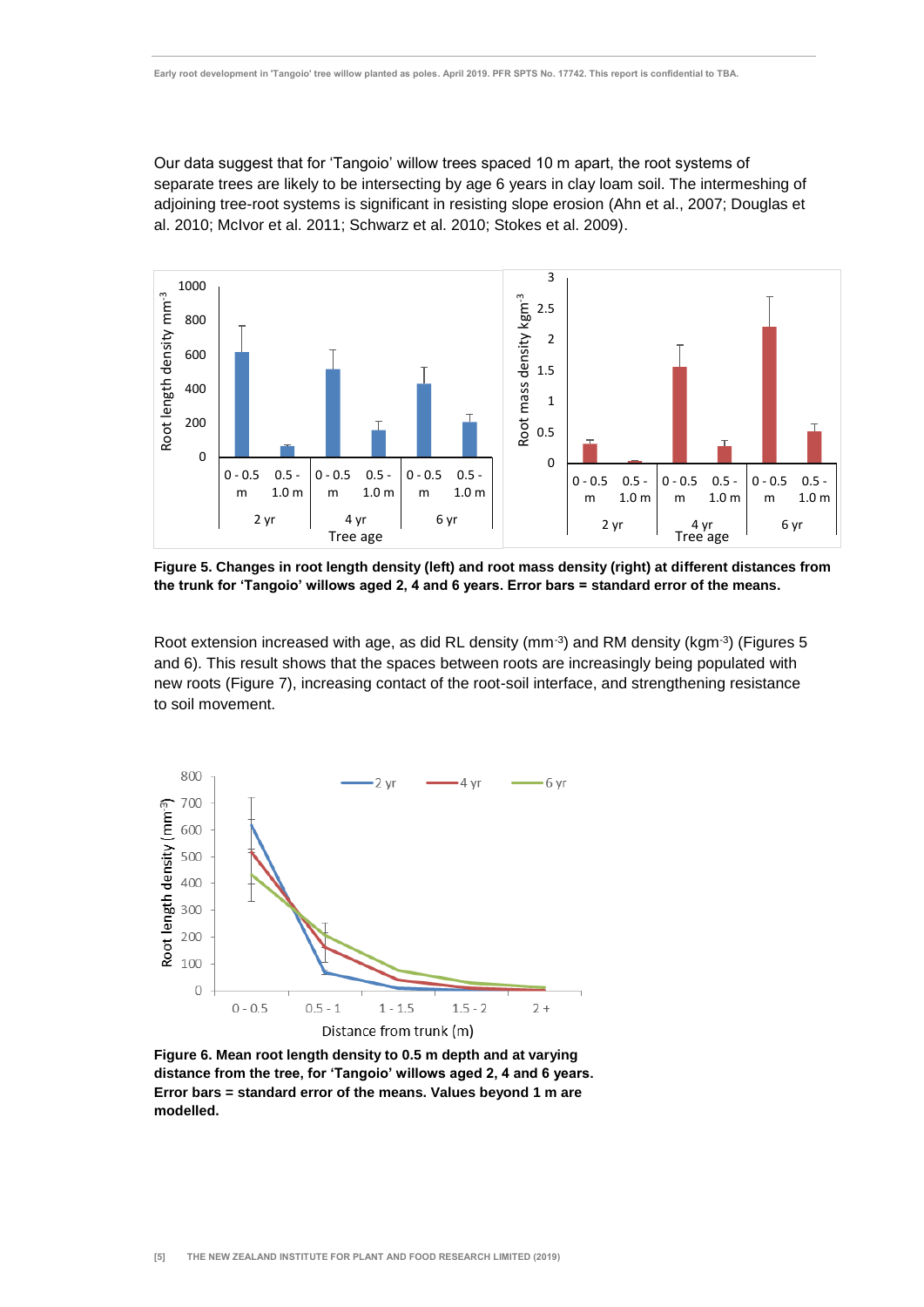

**Figure 7. Mean root mass density to 0.5 m depth and at varying distance from the tree, for 'Tangoio' willows aged 2, 4 and 6 years. Error bars = standard error of the means. Values beyond 1 m are modelled.**

Root extension is radial, vertical and oblique. As roots branch they can and do grow in independent directions. Sinker roots take a vertical path, radial roots may continue in the same direction, or grow upslope or downslope (Figure 8), or upwards and downwards obliquely.

This study did not capture information on roots initiating below 0.5 m depth. The greatest diameter roots observed were growing downwards close to the trunk, with the rest of the root present below 0.5 m depth.

Previous studies have shown that poplar roots will grow laterally for long distances, and at depths below 0.5 m. 'Tangoio' willow grown from a pole in an irrigated sandy loam soil had a root spread of 11 m and a RL of 525 m for roots >1 mm diameter after one growing season (Phillips et al. 2014) and roots had penetrated to 1 m depth. Rates of both willow and poplar root penetration were reduced through more compact soils and through subsoil compared with upper soil layers (McIvor et al. 2014). Since poles are planted to 0.7–0.8 m depth, roots initiated from the bottom of the pole are already close to 1 m in depth.

At age 2 years, roots terminated within 1 m of the trunk. The longest root found for a 4-year-old tree was 5.1 m (Figure 8). By age 6 years, shallower roots of 'Tangoio' willow reached to 5.3 m and there were more long roots than for trees aged 4 years (Figure 8).

### 5 COMPARISON WITH POPLAR ROOT GROWTH

The percentage of RM found in the top 0.5 m of soil for 'Veronese' poplar aged 1–3 years, measured between 2014 and 2016 on a hillslope in a Wairarapa clay loam was 79–94% (McIvor et al. unpubl.). Mean RL for roots >1 mm diameter was 2.2 m, 7.5 m and 39.7 m per lower quadrant after 1, 2 and 3 years, respectively. For the willows in this study, equivalent measures were 6.1 m, 11.7 m and 10.9 m after 2, 4 and 6 years, respectively. At 3 years, poplar roots in clay loam soil had not extended beyond 2 m. At 4 years, willow roots were as far as 5 m from the trunk. As far as these comparisons are valid, willow and poplar root development are comparable, although the rate of willow root development being possibly less. 'Veronese' poplar and 'Tangoio' willow poles grown in an irrigated sandy loam soil had RL for roots of diameter >1 mm of 255 m and 525m, respectively (Phillips et al., 2014). Early root development in sandy loam soil was greater in 'Tangoio' willow than in 'Veronese' poplar. 'Kawa' poplar and 'Hiwinui' willow grown in the same experiment had RL of 379 m and 533 m. This supports root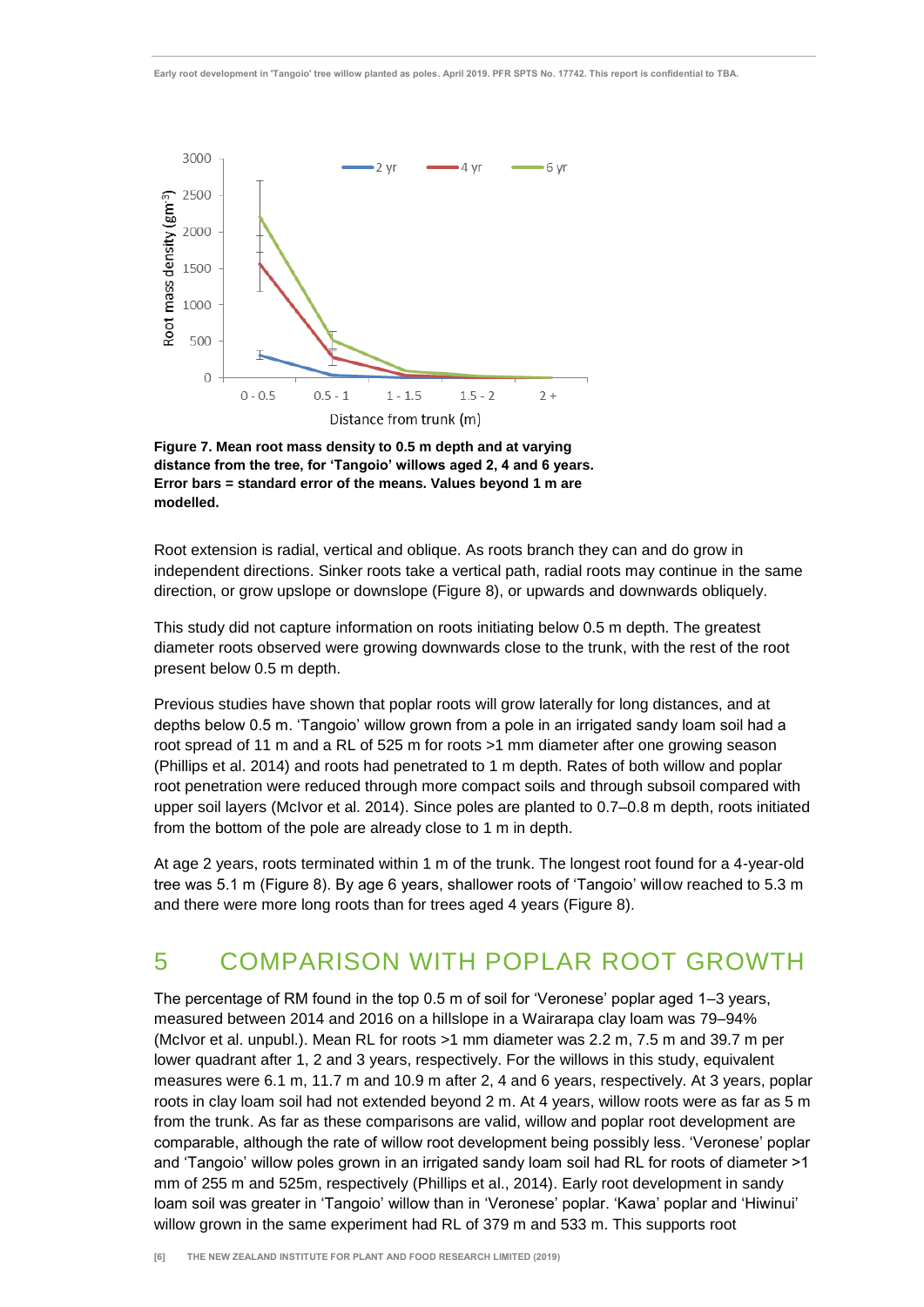development being greater in young tree willows than in young poplars. Whether this continues as the trees mature is uncertain.





**Figure 8. Radial root growth in 'Tangoio' willow aged 4 and 6 years (data to 0.5 m depth and mapped for one quadrant only).**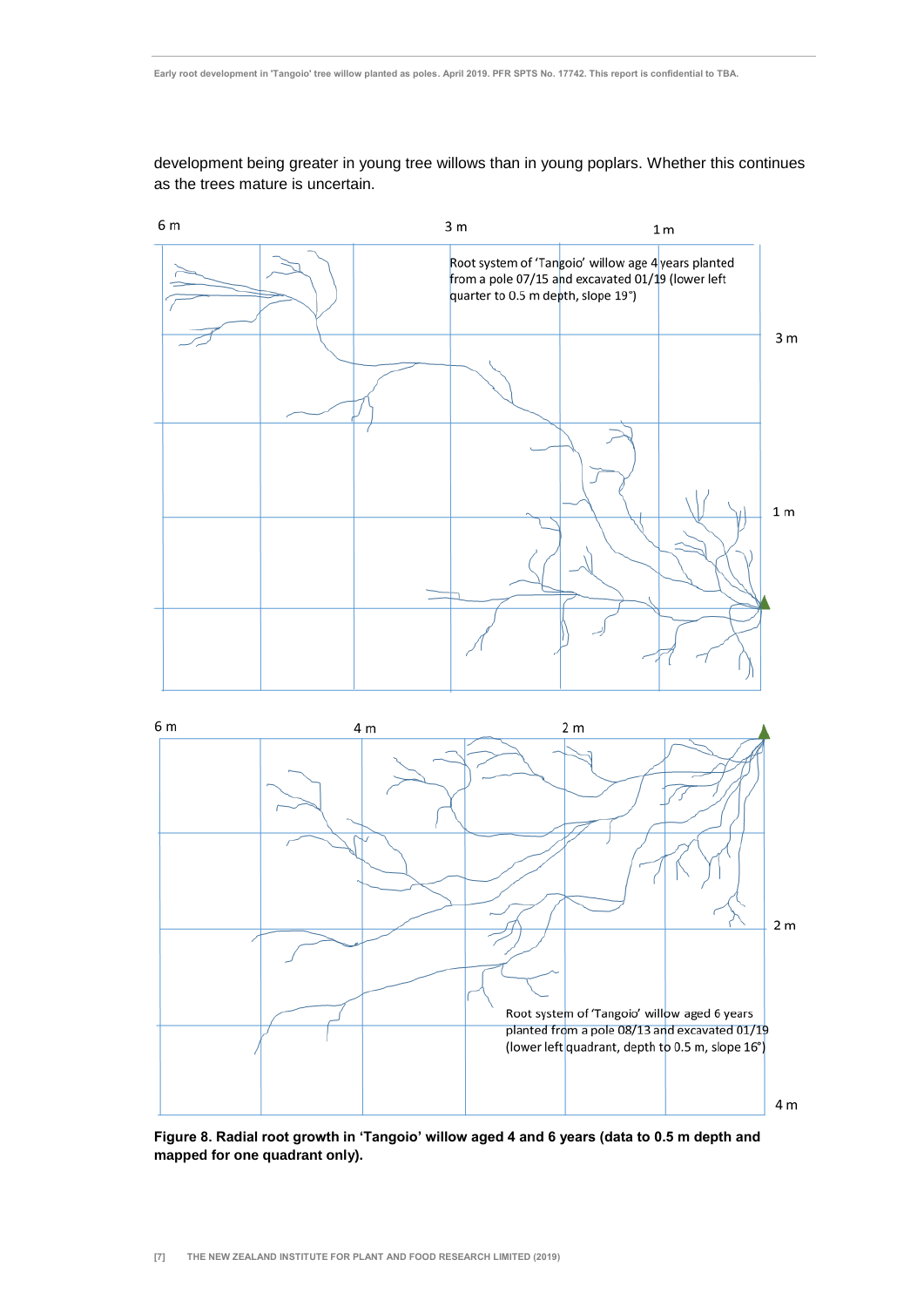Canopy growth is a proxy of above-ground growth of 'Tangoio' willow. These data suggest that root growth can be inferred from canopy growth. This being the case, conservation willows can be visually scanned across a hillslope and the below-ground environment can be better understood from the extent of the canopy, as being more or less favourable for root growth. However, the direction of root extension cannot be inferred from the canopy size or shape since the roots do not follow a linear path.

### 6 CONCLUSIONS

The zone of effective soil stabilisation of a single willow both extends and strengthens with time, as roots lengthen and increase in diameter. Root presence was largely within 1 m of the trunk up to age 2 years but at ages 4 and 6 years roots had extended to 5 m. Our data suggest that for 'Tangoio' willow trees growing in clay loam soil and spaced 10 m apart the root systems of separate trees are sharing soil space by age 6 years. Root development in 'Tangoio' willow is comparable with root development of 'Veronese' poplar as found in other studies.

# 7 REFERENCES

Ahn C, Moser KF, Sparks RE, White DC. (2007) Developing a dynamic model to predict the recruitment and early survival of black willow (Salix nigra) in response to different hydrologic conditions. Ecological Modelling 204: 315-325.

Douglas GB, McIvor IR, Potter JF, Foote LG. (2010) Root distribution of poplar at varying densities on pastoral hill country. Plant and Soil 333: 147-161.

McIvor IR, Douglas G.B., Dymond J., Eyles G., M M. (2011) Pastoral hill slope erosion in New Zealand and teh role of poplar and willow trees in its reduction. In: Stanchi DGaS (ed) Soil Erosion Issues in Agriculture InTech open, Croatia, pp 257-278.

McIvor IR, Sloan S, Pigem LR. (2014) Genetic and environmental influences on root development in cuttings of selected Salix and Populus clones - a greenhouse experiment. Plant and Soil 377: 25-42.

Phillips CJ, Marden M, Suzanne LM. (2014) Observations of root growth of young poplar and willow planting types. New Zealand Journal of Forestry Science 44.

Schwarz M, Cohen D, Or D. (2010) Root-soil mechanical interactions during pullout and failure of root bundles. Journal of Geophysical Research-Earth Surface 115.

Stokes A, Atger C, Bengough AG, Fourcaud T, Sidle RC. (2009) Desirable plant root traits for protecting natural and engineered slopes against landslides. Plant and Soil 324: 1-30.